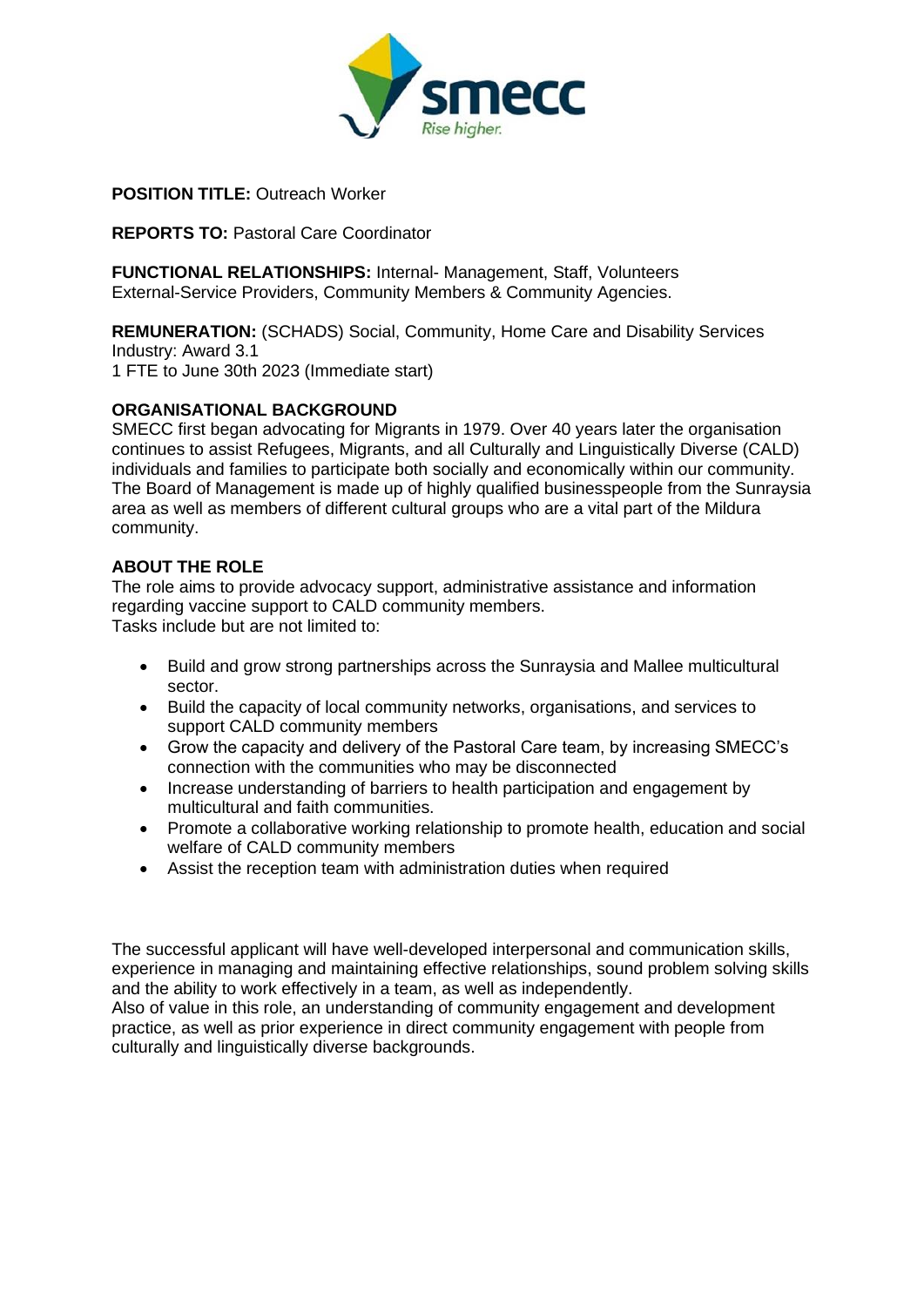# **POSITION OBJECTIVES**

- Build and grow strong partnerships across the Sunraysia and Mallee multicultural sector.
- Build the capacity of local community networks, organisations, and services to support CALD community members
- Grow the capacity and delivery of the Pastoral Care team, by increasing SMECC's connection with the Malaysian and Chinese speaking communities
- Increase understanding of barriers to health participation and engagement by multicultural and faith communities.
- Improve understanding and adherence to Victoria government health directions in Victoria's multicultural and faith communities.
- Assist the reception team with administration duties when required

# **KEY ACCOUNTABILITIES**

- Build digital literacy of Multicultural groups to safely engage and be socially connected online.
- Encourage community leaders to play an active role in the SMECC multicultural response group.
- Develop strong leadership, organisational capacity, and skills for multicultural groups and become a go-to person for topical community messaging.

# **QUALIFICATIONS /SKILLS/ COMPETENCIES**

- An understanding of health & community services would be well-regarded.
- Bilingual or multilingual skills
- Experience working with CALD communities, including with local community groups and leaders would be well regarded.
- Driver's License
- Current Working with Children Check
- Ability to simplify data/information from websites, social media, and news platforms to communicate effectively with diverse community members.
- Good understanding of local and state provided information in relation to COVID-19.
- High level verbal, written and digital communications skills.
- Ability to work independently and in a team.
- Strong organisation and time management skills.
- Proficient in IT standard software programs, Internet, email, social media and online meeting platforms.